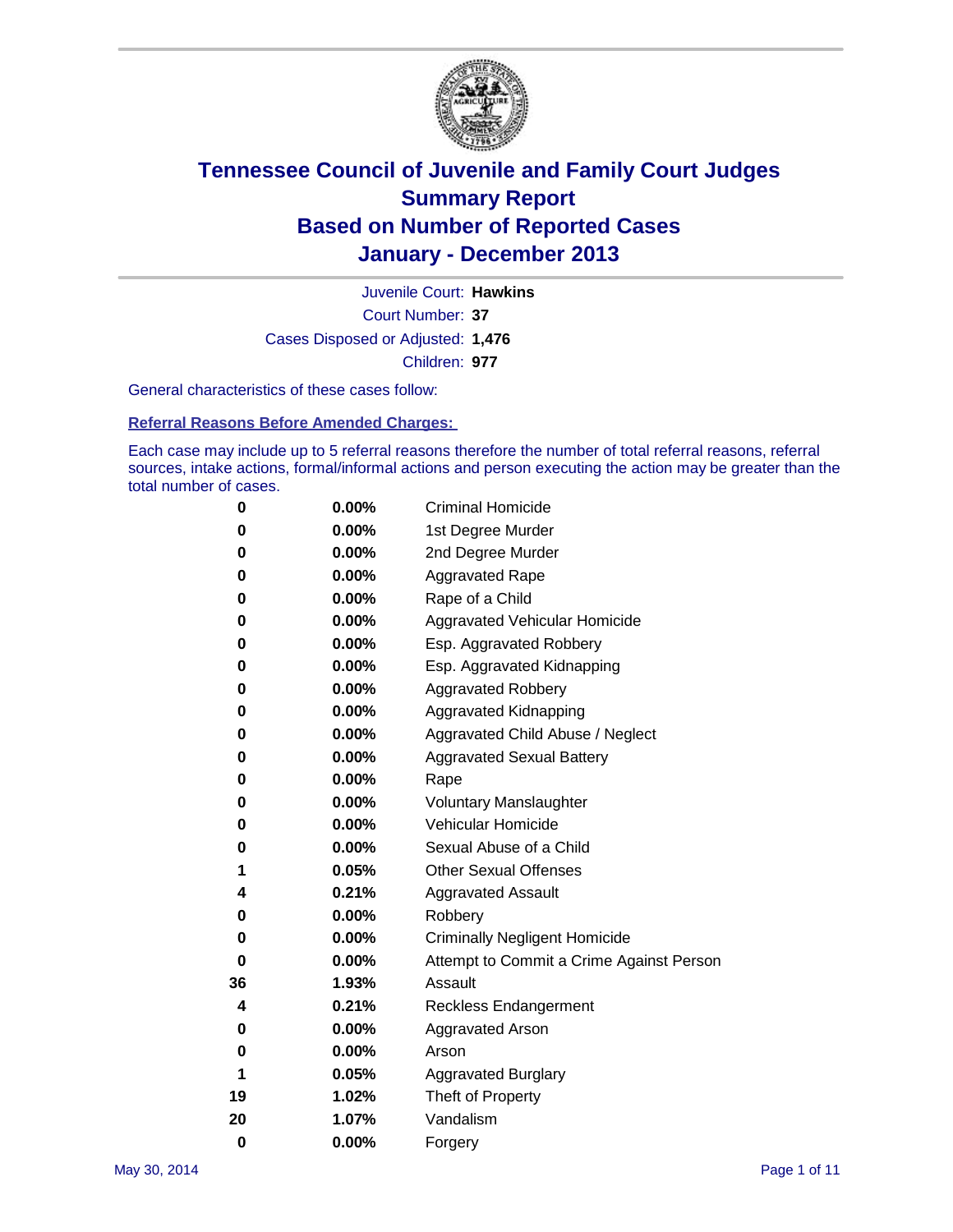

Court Number: **37** Juvenile Court: **Hawkins** Cases Disposed or Adjusted: **1,476** Children: **977**

#### **Referral Reasons Before Amended Charges:**

Each case may include up to 5 referral reasons therefore the number of total referral reasons, referral sources, intake actions, formal/informal actions and person executing the action may be greater than the total number of cases.

| 0            | 0.00%    | <b>Worthless Checks</b>                                     |
|--------------|----------|-------------------------------------------------------------|
| 0            | 0.00%    | Illegal Possession / Fraudulent Use of Credit / Debit Cards |
| 1            | 0.05%    | <b>Burglary</b>                                             |
| 0            | 0.00%    | Unauthorized Use of a Vehicle                               |
| 1            | 0.05%    | <b>Cruelty to Animals</b>                                   |
| $\bf{0}$     | 0.00%    | Sale of Controlled Substances                               |
| 17           | 0.91%    | <b>Other Drug Offenses</b>                                  |
| 15           | 0.80%    | Possession of Controlled Substances                         |
| $\pmb{0}$    | 0.00%    | <b>Criminal Attempt</b>                                     |
| 4            | 0.21%    | Carrying Weapons on School Property                         |
| $\mathbf 2$  | 0.11%    | Unlawful Carrying / Possession of a Weapon                  |
| $\mathbf 2$  | 0.11%    | <b>Evading Arrest</b>                                       |
| 0            | 0.00%    | Escape                                                      |
| 3            | 0.16%    | Driving Under Influence (DUI)                               |
| 10           | 0.54%    | Possession / Consumption of Alcohol                         |
| 3            | 0.16%    | Resisting Stop, Frisk, Halt, Arrest or Search               |
| 0            | 0.00%    | <b>Aggravated Criminal Trespass</b>                         |
| 5            | 0.27%    | Harassment                                                  |
| 0            | 0.00%    | Failure to Appear                                           |
| 0            | 0.00%    | Filing a False Police Report                                |
| 1            | 0.05%    | Criminal Impersonation                                      |
| 22           | 1.18%    | <b>Disorderly Conduct</b>                                   |
| $\mathbf{2}$ | 0.11%    | <b>Criminal Trespass</b>                                    |
| $\mathbf 2$  | 0.11%    | <b>Public Intoxication</b>                                  |
| 0            | 0.00%    | Gambling                                                    |
| 113          | 6.05%    | <b>Traffic</b>                                              |
| $\bf{0}$     | $0.00\%$ | <b>Local Ordinances</b>                                     |
| 0            | $0.00\%$ | Violation of Wildlife Regulations                           |
| 5            | 0.27%    | Contempt of Court                                           |
| 53           | 2.84%    | Violation of Probation                                      |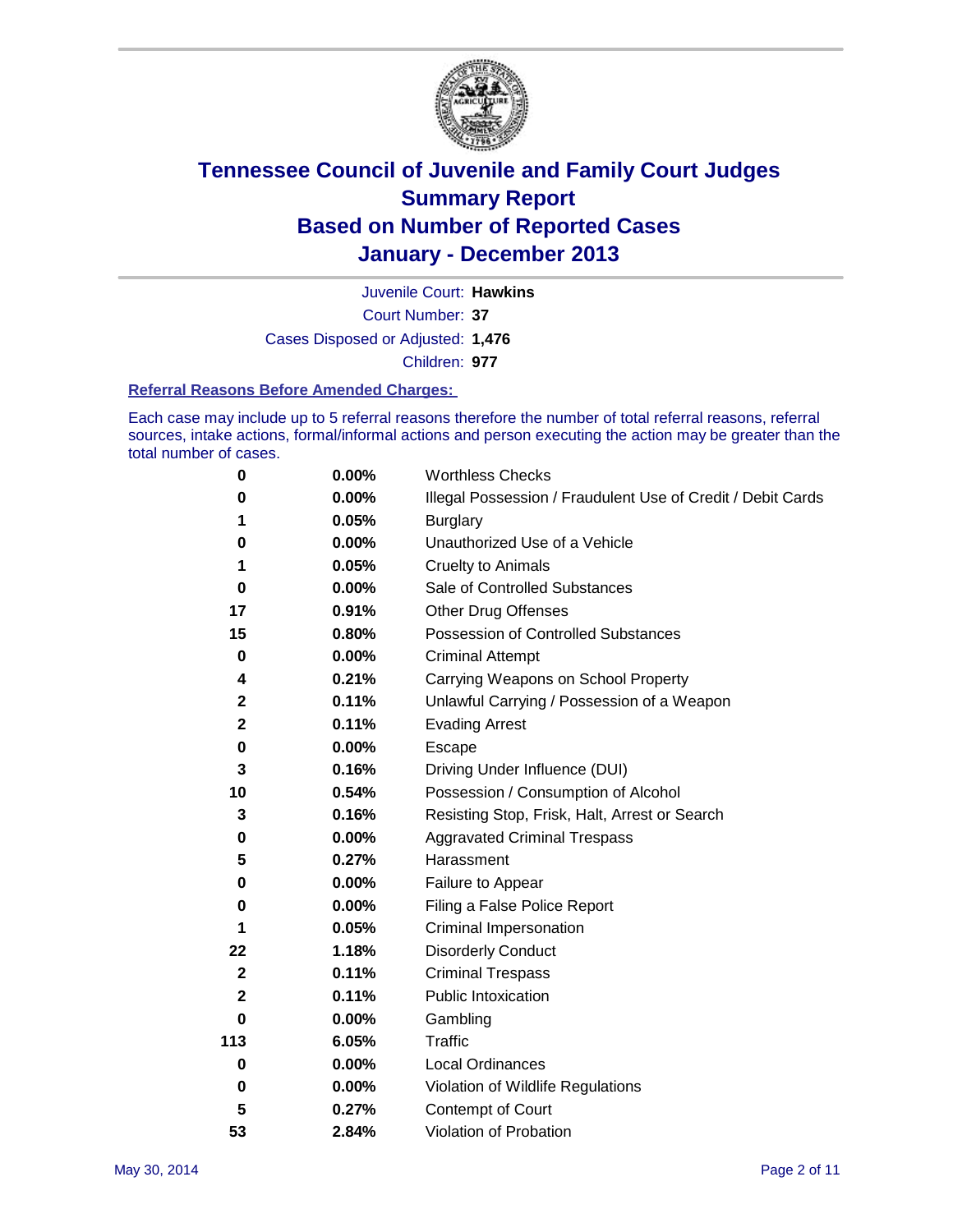

Court Number: **37** Juvenile Court: **Hawkins** Cases Disposed or Adjusted: **1,476** Children: **977**

#### **Referral Reasons Before Amended Charges:**

Each case may include up to 5 referral reasons therefore the number of total referral reasons, referral sources, intake actions, formal/informal actions and person executing the action may be greater than the total number of cases.

| $\mathbf 2$ | 0.11%    | <b>Violation of Aftercare</b>          |
|-------------|----------|----------------------------------------|
| 22          | 1.18%    | Unruly Behavior                        |
| 166         | 8.89%    | Truancy                                |
| 22          | 1.18%    | In-State Runaway                       |
| $\mathbf 0$ | $0.00\%$ | Out-of-State Runaway                   |
| 40          | 2.14%    | Possession of Tobacco Products         |
| 1           | 0.05%    | Violation of a Valid Court Order       |
| 1           | 0.05%    | <b>Violation of Curfew</b>             |
| 0           | $0.00\%$ | Sexually Abused Child                  |
| 0           | 0.00%    | <b>Physically Abused Child</b>         |
| 363         | 19.43%   | Dependency / Neglect                   |
| 29          | 1.55%    | <b>Termination of Parental Rights</b>  |
| 0           | 0.00%    | <b>Violation of Pretrial Diversion</b> |
| 0           | 0.00%    | Violation of Informal Adjustment       |
| 0           | $0.00\%$ | <b>Judicial Review</b>                 |
| 0           | $0.00\%$ | <b>Administrative Review</b>           |
| 48          | 2.57%    | <b>Foster Care Review</b>              |
| 402         | 21.52%   | Custody                                |
| 29          | 1.55%    | Visitation                             |
| 15          | 0.80%    | Paternity / Legitimation               |
| $\mathbf 2$ | 0.11%    | <b>Child Support</b>                   |
| 0           | 0.00%    | <b>Request for Medical Treatment</b>   |
| $\bf{0}$    | 0.00%    | <b>Consent to Marry</b>                |
| 380         | 20.34%   | Other                                  |
| 1,868       | 100.00%  | <b>Total Referrals</b>                 |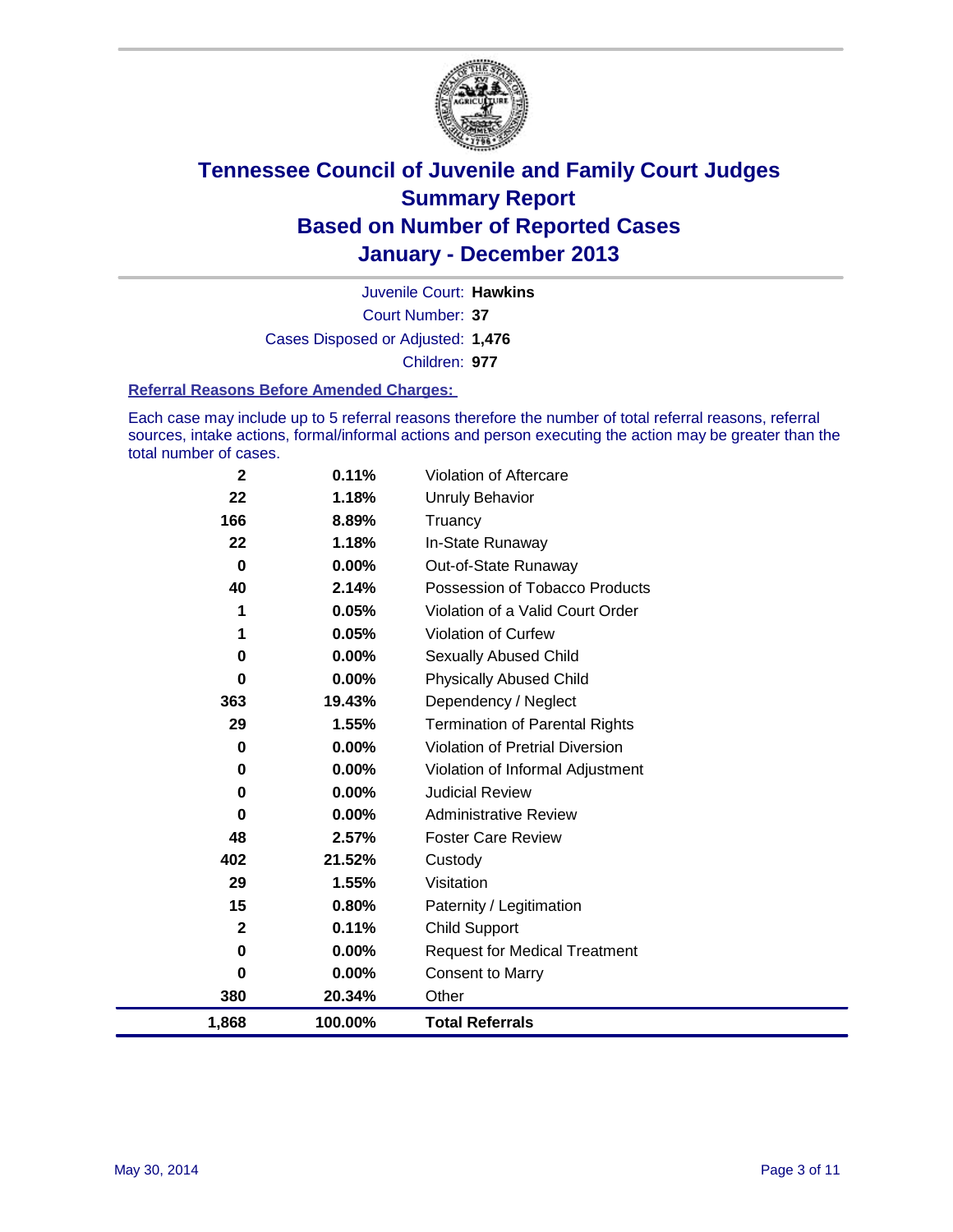

|                            |                                   | Juvenile Court: Hawkins |                 |  |
|----------------------------|-----------------------------------|-------------------------|-----------------|--|
|                            |                                   | Court Number: 37        |                 |  |
|                            | Cases Disposed or Adjusted: 1,476 |                         |                 |  |
|                            |                                   | Children: 977           |                 |  |
| <b>Referral Sources: 1</b> |                                   |                         |                 |  |
| 264                        | 14 13%                            |                         | Law Enforcement |  |

| 1,868 | 100.00%  | <b>Total Referral Sources</b>     |
|-------|----------|-----------------------------------|
| 47    | 2.52%    | Other                             |
| 0     | $0.00\%$ | Unknown                           |
| 0     | 0.00%    | Hospital                          |
| 14    | 0.75%    | Child & Parent                    |
| 14    | 0.75%    | Victim                            |
| 1     | 0.05%    | <b>Other Court</b>                |
| 11    | 0.59%    | Social Agency                     |
| 64    | 3.43%    | <b>Court Staff</b>                |
| 0     | $0.00\%$ | <b>District Attorney's Office</b> |
| 43    | 2.30%    | <b>Other State Department</b>     |
| 525   | 28.10%   | <b>DCS</b>                        |
| 0     | 0.00%    | <b>CSA</b>                        |
| 244   | 13.06%   | School                            |
| 0     | 0.00%    | Self                              |
| 348   | 18.63%   | Relatives                         |
| 293   | 15.69%   | Parents                           |
| 264   | 14.13%   | Law Enforcement                   |

### **Age of Child at Referral: 2**

| 10<br>0 | 1.02%<br>$0.00\%$<br>100.00% | Ages 19 and Over<br>Unknown |
|---------|------------------------------|-----------------------------|
|         |                              | Ages 17 through 18          |
| 157     | 16.07%                       |                             |
| 195     | 19.96%                       | Ages 15 through 16          |
| 106     | 10.85%                       | Ages 13 through 14          |
| 79      | 8.09%                        | Ages 11 through 12          |
| 430     | 44.01%                       | Ages 10 and Under           |

<sup>1</sup> If different than number of Referral Reasons (1868), verify accuracy of your court's data.

<sup>2</sup> One child could be counted in multiple categories, verify accuracy of your court's data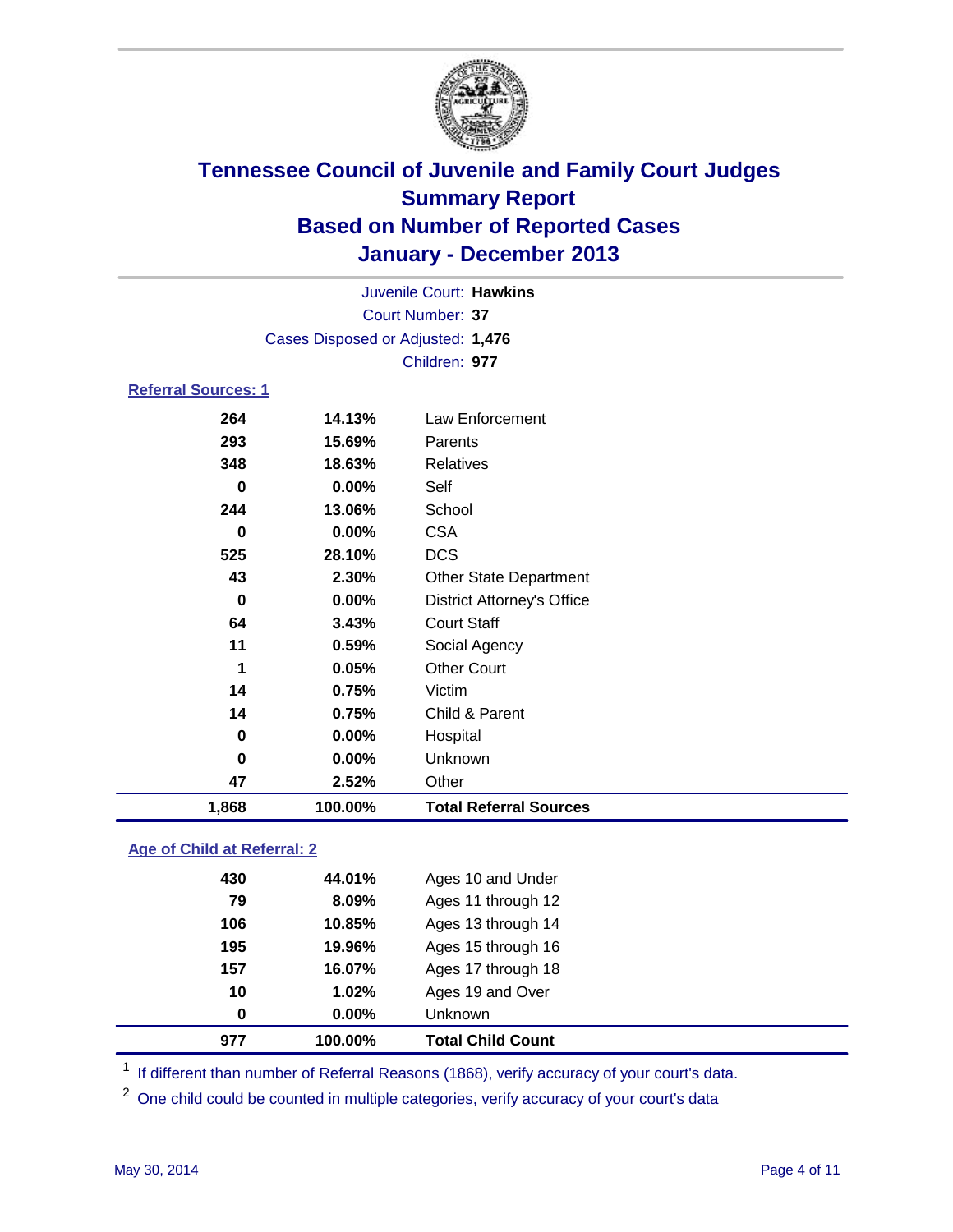

|                                         |                                   | Juvenile Court: Hawkins  |
|-----------------------------------------|-----------------------------------|--------------------------|
|                                         |                                   | Court Number: 37         |
|                                         | Cases Disposed or Adjusted: 1,476 |                          |
|                                         |                                   | Children: 977            |
| Sex of Child: 1                         |                                   |                          |
| 540                                     | 55.27%                            | Male                     |
| 437                                     | 44.73%                            | Female                   |
| $\bf{0}$                                | 0.00%                             | Unknown                  |
| 977                                     | 100.00%                           | <b>Total Child Count</b> |
| Race of Child: 1                        |                                   |                          |
| 961                                     | 98.36%                            | White                    |
| 5                                       | 0.51%                             | African American         |
| 0                                       | 0.00%                             | Native American          |
| $\bf{0}$                                | 0.00%                             | Asian                    |
| $\overline{7}$                          | 0.72%                             | Mixed                    |
| 4                                       | 0.41%                             | Unknown                  |
| 977                                     | 100.00%                           | <b>Total Child Count</b> |
| <b>Hispanic Origin: 1</b>               |                                   |                          |
| 10                                      | 1.02%                             | Yes                      |
| 907                                     | 92.84%                            | No                       |
| 60                                      | 6.14%                             | Unknown                  |
| 977                                     | 100.00%                           | <b>Total Child Count</b> |
| <b>School Enrollment of Children: 1</b> |                                   |                          |
| 749                                     | 76.66%                            | Yes                      |
| 227                                     | 23.23%                            | <b>No</b>                |
| 1                                       | 0.10%                             | Unknown                  |
| 977                                     | 100.00%                           | <b>Total Child Count</b> |

One child could be counted in multiple categories, verify accuracy of your court's data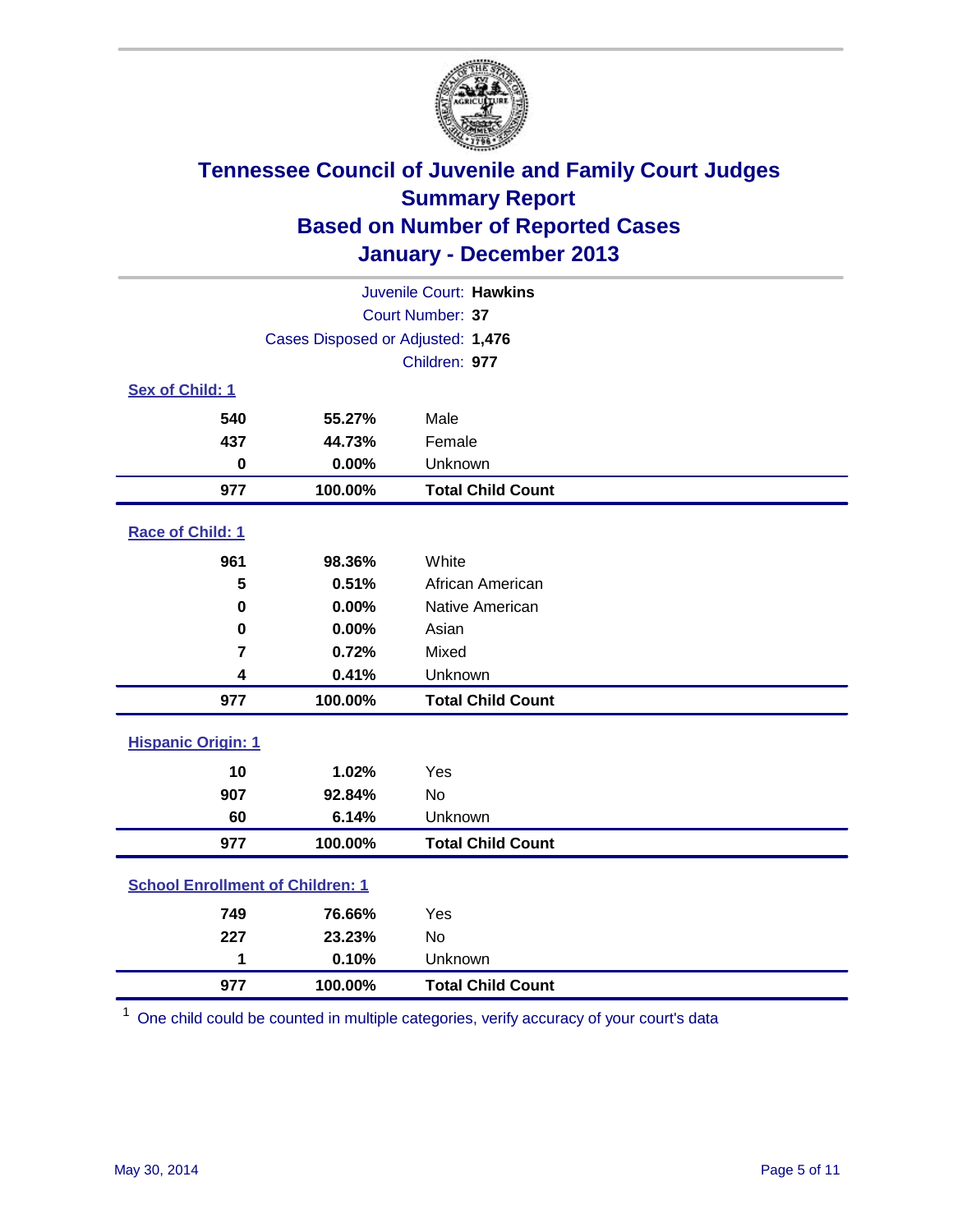

Court Number: **37** Juvenile Court: **Hawkins** Cases Disposed or Adjusted: **1,476** Children: **977**

### **Living Arrangement of Child at Time of Referral: 1**

| 977 | 100.00%  | <b>Total Child Count</b>     |
|-----|----------|------------------------------|
| 28  | 2.87%    | Other                        |
| 3   | 0.31%    | Unknown                      |
| 13  | 1.33%    | Independent                  |
| 0   | $0.00\%$ | In an Institution            |
| 3   | 0.31%    | In a Residential Center      |
| 4   | 0.41%    | In a Group Home              |
| 80  | 8.19%    | With Foster Family           |
| 5   | 0.51%    | <b>With Adoptive Parents</b> |
| 279 | 28.56%   | <b>With Relatives</b>        |
| 111 | 11.36%   | With Father                  |
| 291 | 29.79%   | With Mother                  |
| 17  | 1.74%    | With Mother and Stepfather   |
| 2   | 0.20%    | With Father and Stepmother   |
| 141 | 14.43%   | With Both Biological Parents |
|     |          |                              |

### **Type of Detention: 2**

| 1,476 | 100.00%  | <b>Total Detention Count</b> |  |
|-------|----------|------------------------------|--|
| 0     | $0.00\%$ | Other                        |  |
| 1,417 | 96.00%   | Does Not Apply               |  |
| 0     | $0.00\%$ | <b>Unknown</b>               |  |
| 0     | $0.00\%$ | <b>Psychiatric Hospital</b>  |  |
| 0     | 0.00%    | Jail - No Separation         |  |
| 0     | $0.00\%$ | Jail - Partial Separation    |  |
| 0     | 0.00%    | Jail - Complete Separation   |  |
| 59    | 4.00%    | Juvenile Detention Facility  |  |
| 0     | 0.00%    | Non-Secure Placement         |  |
|       |          |                              |  |

<sup>1</sup> One child could be counted in multiple categories, verify accuracy of your court's data

If different than number of Cases (1476) verify accuracy of your court's data.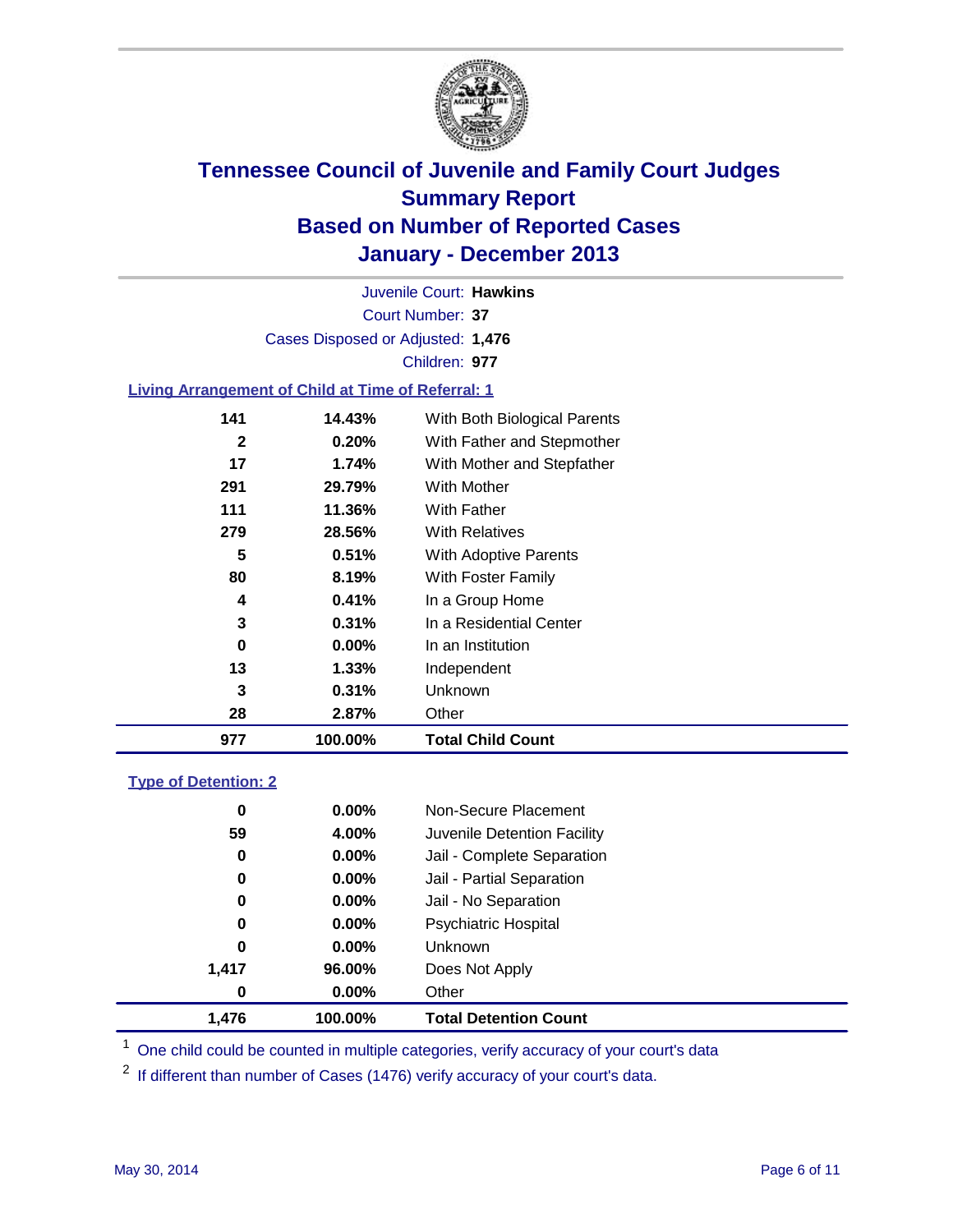

|                                                    |                                   | Juvenile Court: Hawkins              |
|----------------------------------------------------|-----------------------------------|--------------------------------------|
|                                                    |                                   | Court Number: 37                     |
|                                                    | Cases Disposed or Adjusted: 1,476 |                                      |
|                                                    |                                   | Children: 977                        |
| <b>Placement After Secure Detention Hearing: 1</b> |                                   |                                      |
| 41                                                 | 2.78%                             | Returned to Prior Living Arrangement |
| 4                                                  | 0.27%                             | Juvenile Detention Facility          |
| 0                                                  | 0.00%                             | Jail                                 |
| 5                                                  | 0.34%                             | Shelter / Group Home                 |
| $\overline{\mathbf{2}}$                            | 0.14%                             | <b>Foster Family Home</b>            |
| 0                                                  | 0.00%                             | Psychiatric Hospital                 |
|                                                    | 0.07%                             | Unknown                              |
| 1,419                                              | 96.14%                            | Does Not Apply                       |
| 4                                                  | 0.27%                             | Other                                |
| 1,476                                              | 100.00%                           | <b>Total Placement Count</b>         |
| <b>Intake Actions: 2</b>                           |                                   |                                      |
|                                                    |                                   |                                      |
| 1,323                                              | 70.82%                            | <b>Petition Filed</b>                |
| 238                                                | 12.74%                            | <b>Motion Filed</b>                  |
| 120                                                | 6.42%                             | <b>Citation Processed</b>            |
| 4                                                  | 0.21%                             | Notification of Paternity Processed  |
| 0                                                  | 0.00%                             | Scheduling of Judicial Review        |
| 0                                                  | 0.00%                             | Scheduling of Administrative Review  |
| 0                                                  | 0.00%                             | Scheduling of Foster Care Review     |
| $\bf{0}$                                           | 0.00%                             | Unknown                              |
| 1                                                  | 0.05%                             | Does Not Apply                       |
| 182                                                | 9.74%                             | Other                                |
| 1,868                                              | 100.00%                           | <b>Total Intake Count</b>            |

<sup>1</sup> If different than number of Cases (1476) verify accuracy of your court's data.

 $2$  If different than number of Referral Reasons (1868), verify accuracy of your court's data.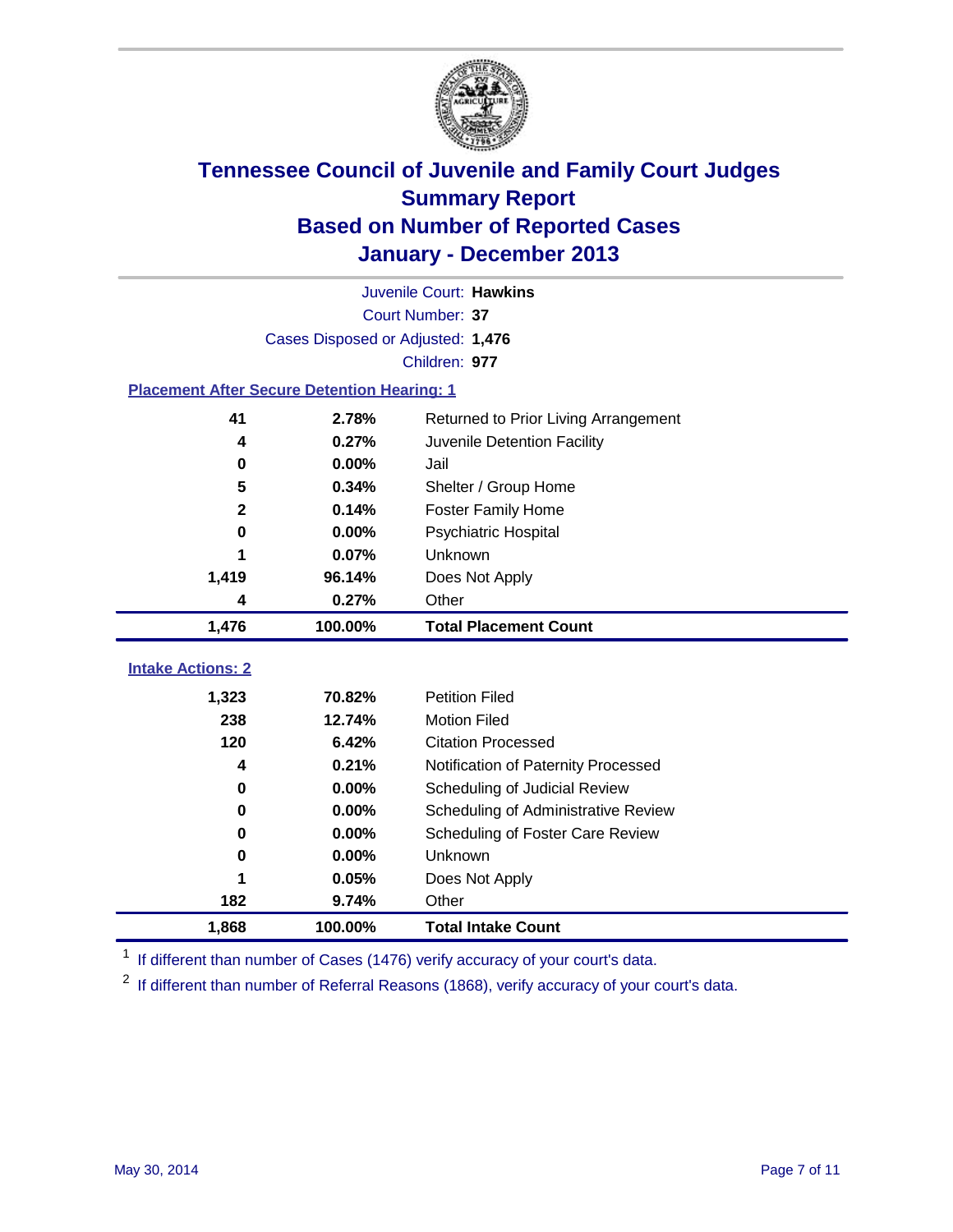

Court Number: **37** Juvenile Court: **Hawkins** Cases Disposed or Adjusted: **1,476** Children: **977**

### **Last Grade Completed by Child: 1**

| 205         | 20.98%  | Too Young for School         |
|-------------|---------|------------------------------|
| 31          | 3.17%   | Preschool                    |
| 27          | 2.76%   | Kindergarten                 |
| 48          | 4.91%   | 1st Grade                    |
| 42          | 4.30%   | 2nd Grade                    |
| 41          | 4.20%   | 3rd Grade                    |
| 48          | 4.91%   | 4th Grade                    |
| 40          | 4.09%   | 5th Grade                    |
| 37          | 3.79%   | 6th Grade                    |
| 59          | 6.04%   | 7th Grade                    |
| 76          | 7.78%   | 8th Grade                    |
| 82          | 8.39%   | 9th Grade                    |
| 97          | 9.93%   | 10th Grade                   |
| 111         | 11.36%  | 11th Grade                   |
| 3           | 0.31%   | 12th Grade                   |
| 1           | 0.10%   | Non-Graded Special Ed        |
| $\mathbf 2$ | 0.20%   | <b>GED</b>                   |
| 20          | 2.05%   | Graduated                    |
| 3           | 0.31%   | <b>Never Attended School</b> |
| 1           | 0.10%   | Unknown                      |
| 3           | 0.31%   | Other                        |
| 977         | 100.00% | <b>Total Child Count</b>     |

| <b>Enrolled in Special Education: 1</b> |  |
|-----------------------------------------|--|
|                                         |  |

| 960 | 98.26%   | No                       |  |
|-----|----------|--------------------------|--|
| 0   | $0.00\%$ | <b>Unknown</b>           |  |
| 977 | 100.00%  | <b>Total Child Count</b> |  |

One child could be counted in multiple categories, verify accuracy of your court's data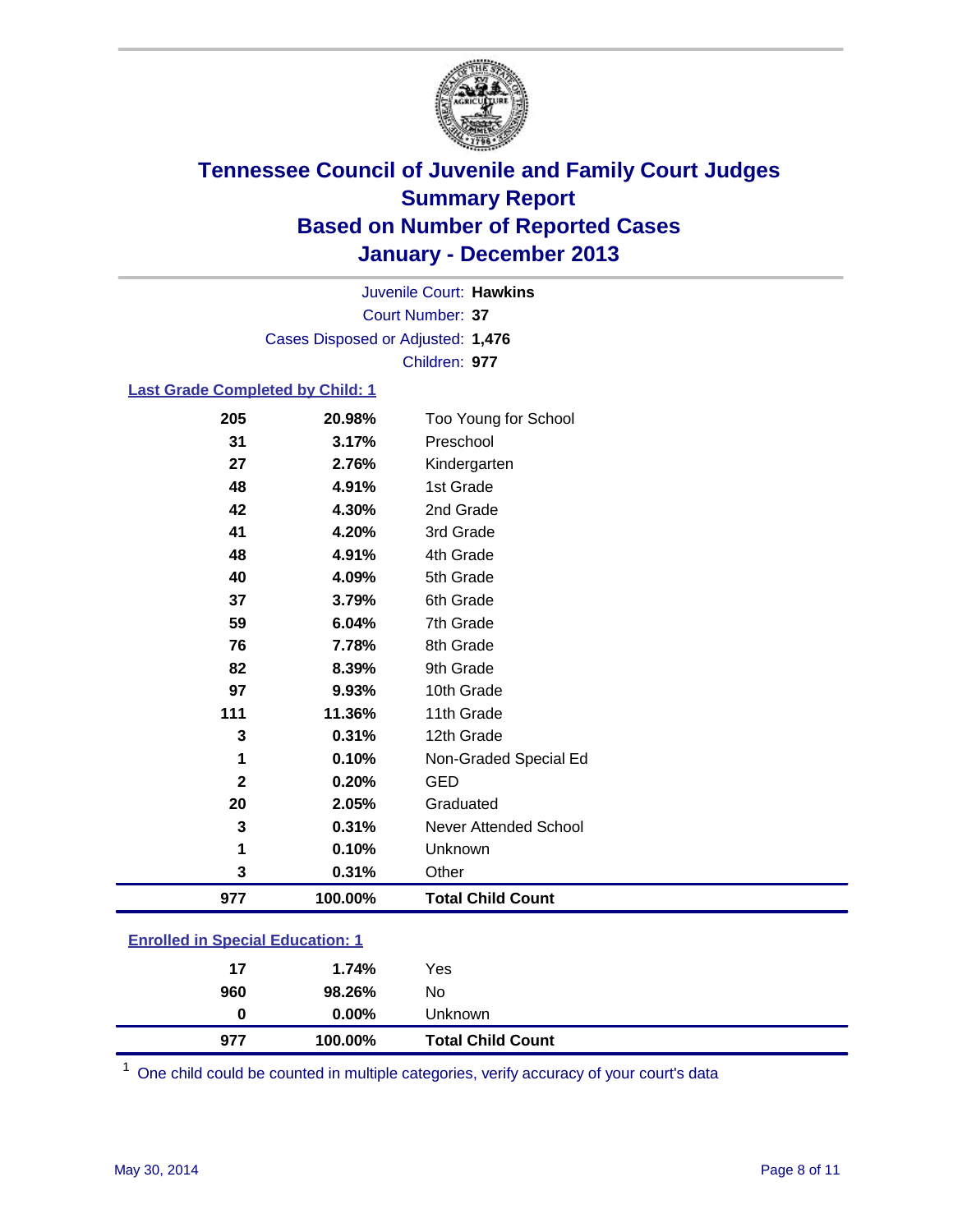

|                              | Juvenile Court: Hawkins           |                           |  |  |
|------------------------------|-----------------------------------|---------------------------|--|--|
|                              | Court Number: 37                  |                           |  |  |
|                              | Cases Disposed or Adjusted: 1,476 |                           |  |  |
|                              |                                   | Children: 977             |  |  |
| <b>Action Executed By: 1</b> |                                   |                           |  |  |
| 1,698                        | 90.90%                            | Judge                     |  |  |
| 1                            | 0.05%                             | Magistrate                |  |  |
| 163                          | 8.73%                             | <b>YSO</b>                |  |  |
| 6                            | 0.32%                             | Other                     |  |  |
| 0                            | $0.00\%$                          | Unknown                   |  |  |
| 1,868                        | 100.00%                           | <b>Total Action Count</b> |  |  |

### **Formal / Informal Actions: 1**

| 107          | 5.73%    | Dismissed                                        |
|--------------|----------|--------------------------------------------------|
| 3            | 0.16%    | Retired / Nolle Prosequi                         |
| 312          | 16.70%   | <b>Complaint Substantiated Delinquent</b>        |
| 45           | 2.41%    | <b>Complaint Substantiated Status Offender</b>   |
| 0            | 0.00%    | <b>Complaint Substantiated Dependent/Neglect</b> |
| $\mathbf{2}$ | 0.11%    | <b>Complaint Substantiated Abused</b>            |
| 0            | $0.00\%$ | <b>Complaint Substantiated Mentally III</b>      |
| 163          | 8.73%    | Informal Adjustment                              |
| 28           | 1.50%    | <b>Pretrial Diversion</b>                        |
| 0            | $0.00\%$ | <b>Transfer to Adult Court Hearing</b>           |
| 0            | $0.00\%$ | Charges Cleared by Transfer to Adult Court       |
| 1,173        | 62.79%   | Special Proceeding                               |
| 5            | 0.27%    | <b>Review Concluded</b>                          |
| 10           | 0.54%    | Case Held Open                                   |
| 20           | $1.07\%$ | Other                                            |
| 0            | $0.00\%$ | Unknown                                          |
| 1,868        | 100.00%  | <b>Total Action Count</b>                        |

<sup>1</sup> If different than number of Referral Reasons (1868), verify accuracy of your court's data.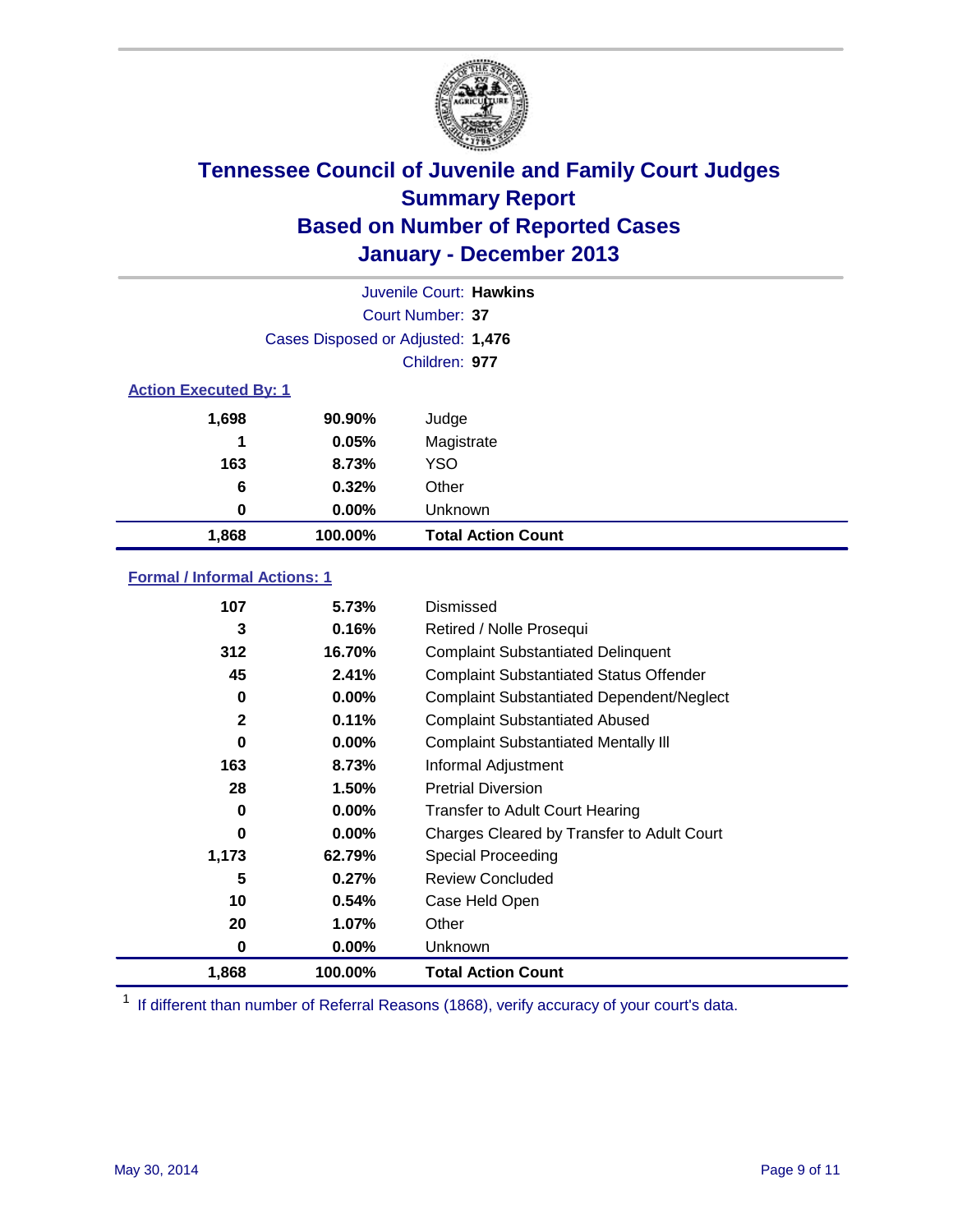

|          | Juvenile Court: Hawkins                               |
|----------|-------------------------------------------------------|
|          | Court Number: 37                                      |
|          |                                                       |
|          | Children: 977                                         |
|          | There can be multiple outcomes for one child or case. |
| 4.51%    | Case Dismissed                                        |
| 0.08%    | Case Retired or Nolle Prosequi                        |
| 0.25%    | Warned / Counseled                                    |
| 1.74%    | Held Open For Review                                  |
| 0.12%    | Supervision / Probation to Juvenile Court             |
| $0.00\%$ | <b>Probation to Parents</b>                           |
| 0.04%    | Referral to Another Entity for Supervision / Service  |
| 0.91%    | Referred for Mental Health Counseling                 |
| 0.87%    | Referred for Alcohol and Drug Counseling              |
| 0.00%    | <b>Referred to Alternative School</b>                 |
| 0.00%    | Referred to Private Child Agency                      |
| 2.89%    | Referred to Defensive Driving School                  |
| 0.00%    | Referred to Alcohol Safety School                     |
| 0.04%    | Referred to Juvenile Court Education-Based Program    |
| 0.25%    | Driver's License Held Informally                      |
| 0.00%    | <b>Voluntary Placement with DMHMR</b>                 |
| 0.00%    | <b>Private Mental Health Placement</b>                |
| 0.00%    | <b>Private MR Placement</b>                           |
| $0.00\%$ | Placement with City/County Agency/Facility            |
| 0.00%    | Placement with Relative / Other Individual            |
| 8.15%    | Fine                                                  |
| 5.05%    | <b>Public Service</b>                                 |
| 0.83%    | Restitution                                           |
| 0.00%    | <b>Runaway Returned</b>                               |
| 3.39%    | No Contact Order                                      |
| 0.00%    | Injunction Other than No Contact Order                |
| 0.08%    | <b>House Arrest</b>                                   |
| 0.00%    | <b>Court Defined Curfew</b>                           |
| $0.00\%$ | Dismissed from Informal Adjustment                    |
| 0.00%    | <b>Dismissed from Pretrial Diversion</b>              |
| 0.08%    | Released from Probation                               |
| 0.04%    | <b>Transferred to Adult Court</b>                     |
| $0.00\%$ | <b>DMHMR Involuntary Commitment</b>                   |
|          | Cases Disposed or Adjusted: 1,476                     |